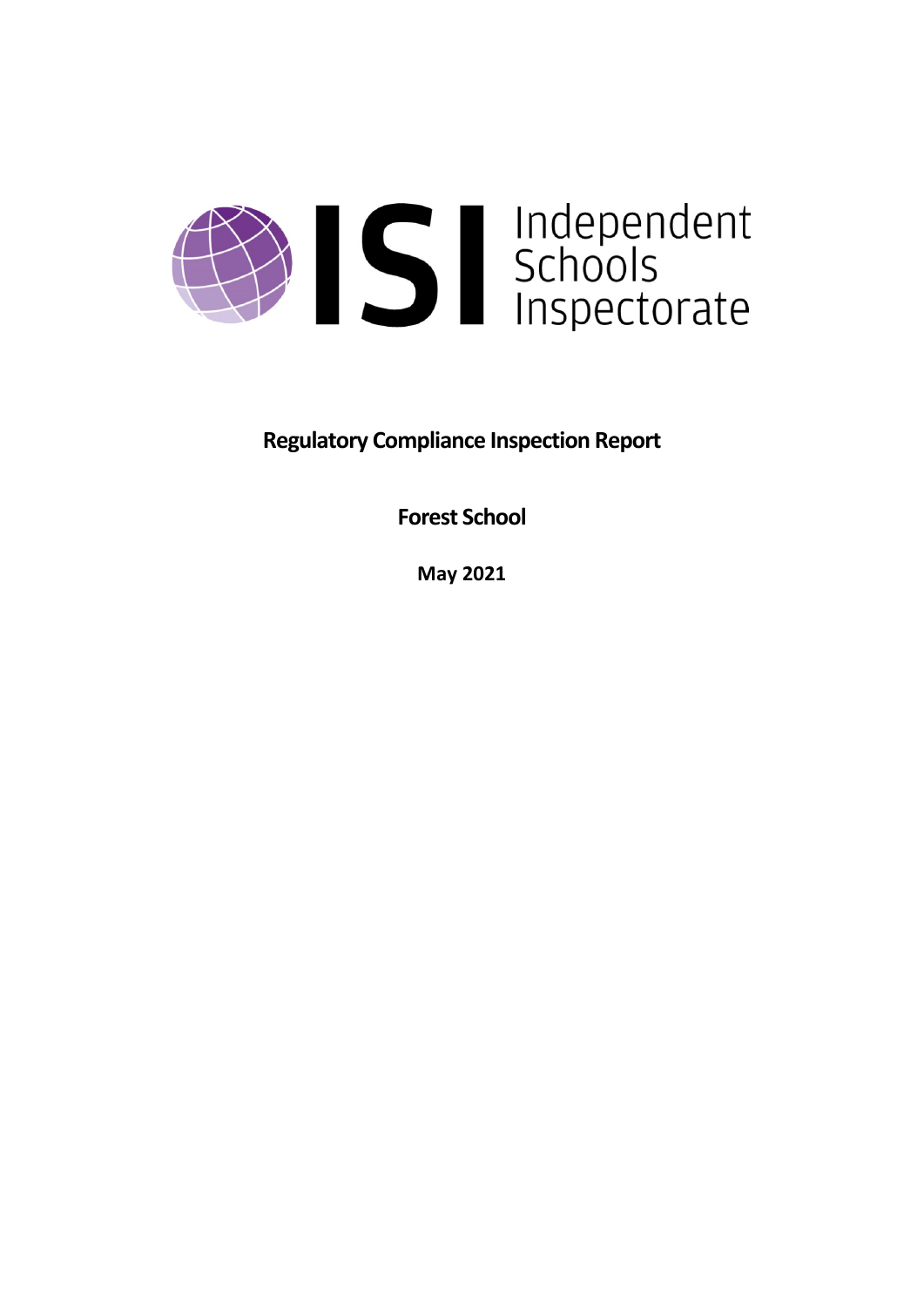# **Contents**

|    | <b>School's Details</b>                                              | 3 |
|----|----------------------------------------------------------------------|---|
| 1. | <b>Background Information</b>                                        | 4 |
|    | About the school                                                     | 4 |
|    | What the school seeks to do                                          | 4 |
|    | About the pupils                                                     | 4 |
| 2. | <b>Regulatory Compliance Inspection</b>                              | 5 |
|    | <b>Preface</b>                                                       | 5 |
|    | <b>Key findings</b>                                                  | 6 |
|    | <b>PART 1 - Quality of education provided</b>                        | 6 |
|    | PART 2 - Spiritual, moral, social and cultural development of pupils | 6 |
|    | PART 3 - Welfare, health and safety of pupils                        | 6 |
|    | PART 4 - Suitability of staff, supply staff, and proprietors         | 6 |
|    | PART 5 - Premises of and accommodation at schools                    | 7 |
|    | <b>PART 6 - Provision of information</b>                             | 7 |
|    | PART 7 - Manner in which complaints are handled                      | 7 |
|    | PART 8 - Quality of leadership in and management of schools          | 7 |
| 3. | <b>Inspection Evidence</b>                                           | 8 |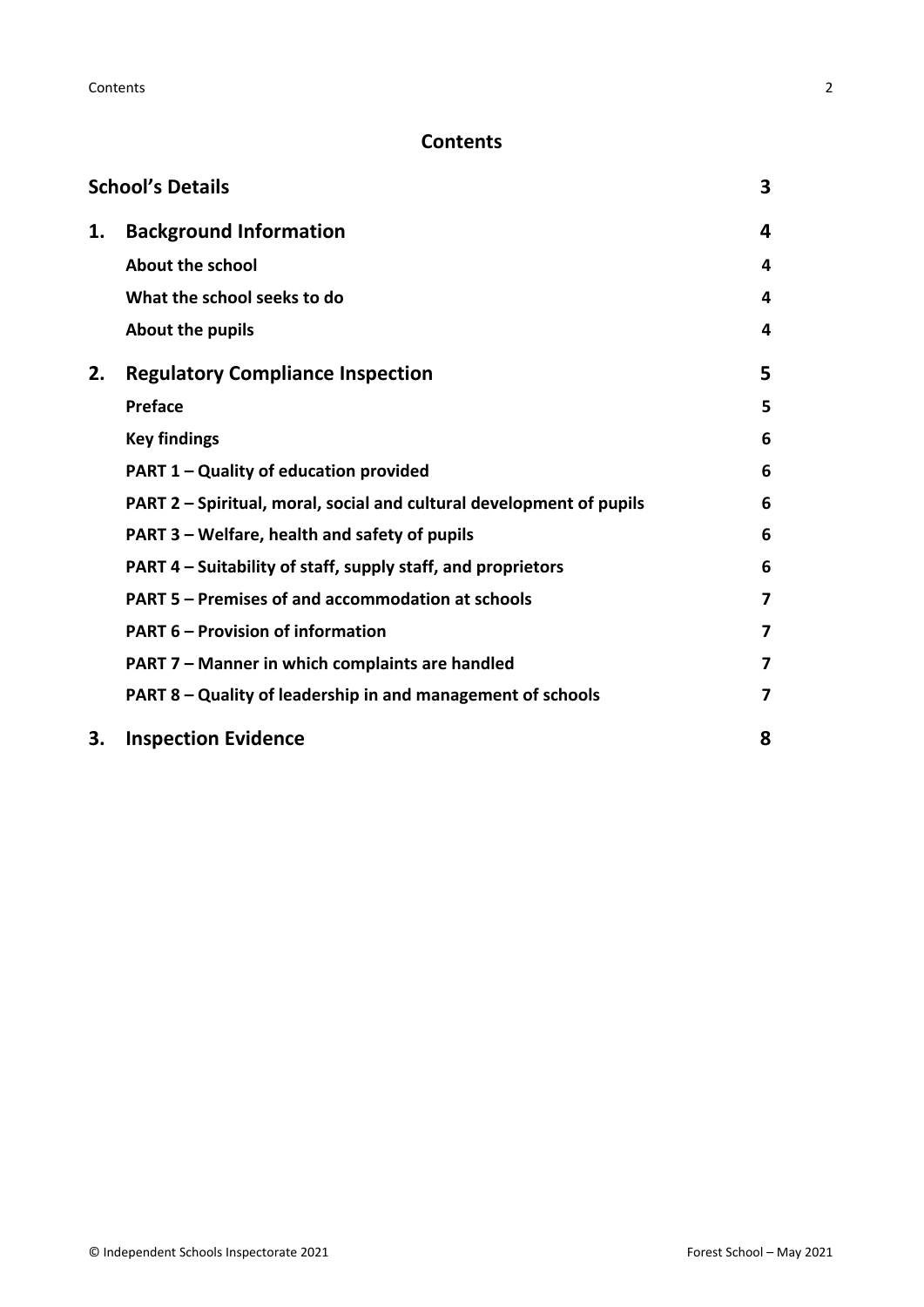| <b>School</b>                    | <b>Forest School</b>                                              |     |                   |     |
|----------------------------------|-------------------------------------------------------------------|-----|-------------------|-----|
| <b>DfE</b> number                | 320/6000                                                          |     |                   |     |
| <b>Registered charity number</b> | 312677                                                            |     |                   |     |
| <b>Address</b>                   | <b>Forest School</b><br><b>College Place</b><br>London<br>E17 3PY |     |                   |     |
| <b>Telephone number</b>          | 020 8520 1744                                                     |     |                   |     |
| <b>Email address</b>             | office@forest.org.uk                                              |     |                   |     |
| Head                             | Mr Marcus Cliff Hodges                                            |     |                   |     |
| <b>Chair of governors</b>        | Mr David Wilson                                                   |     |                   |     |
| Age range                        | 11 to 18                                                          |     |                   |     |
| Number of pupils on roll         | 1123                                                              |     |                   |     |
|                                  | <b>Seniors</b>                                                    | 859 | <b>Sixth Form</b> | 264 |
| <b>Inspection dates</b>          | 19 to 21 May 2021                                                 |     |                   |     |

# <span id="page-2-0"></span>**School's Details**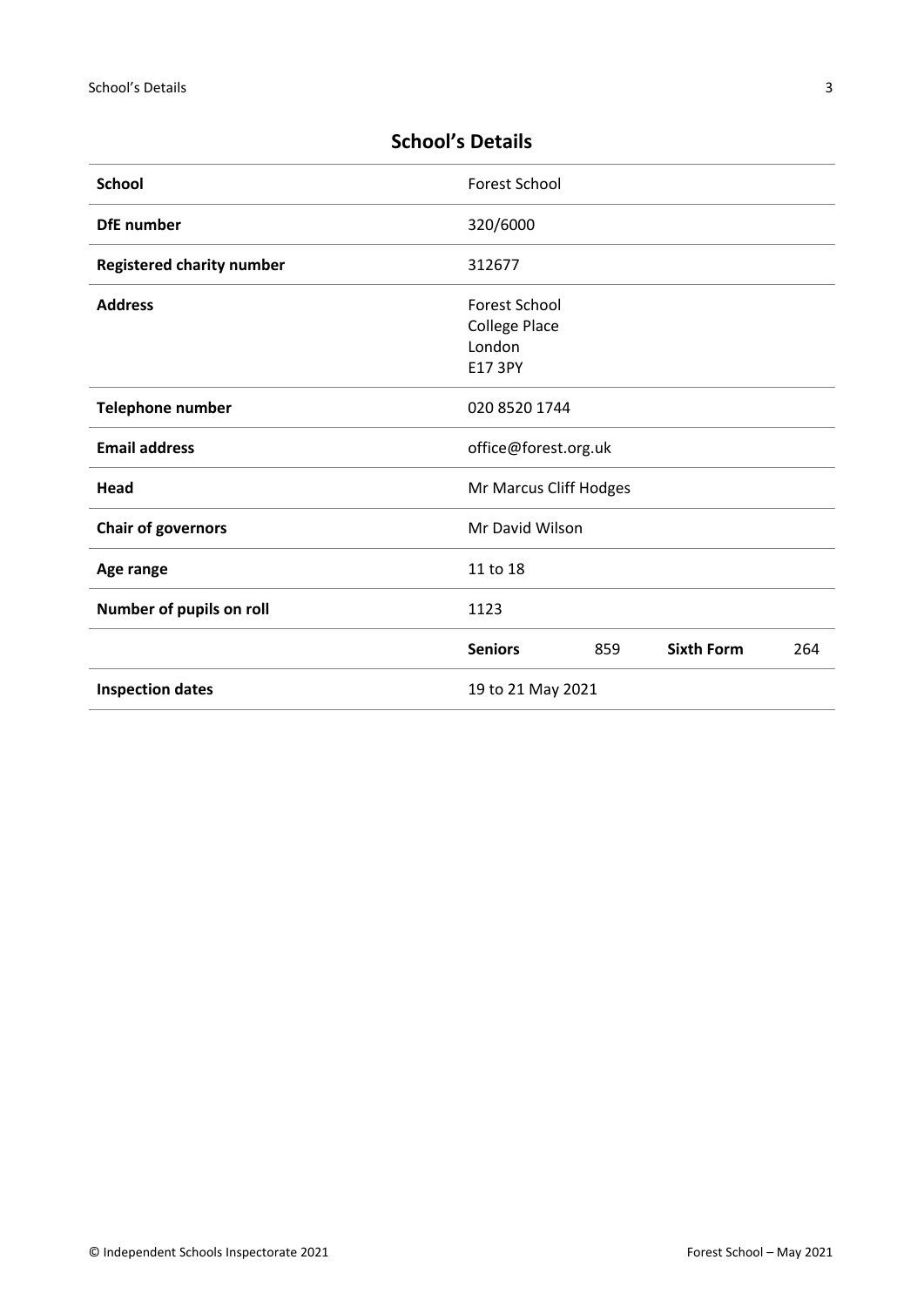# <span id="page-3-0"></span>**1. Background Information**

#### <span id="page-3-1"></span>**About the school**

- 1.1 Forest School officially opened for male pupils as Forest Proprietary Grammar School in 1834. Female pupils were admitted at the end of the 1970s. It was originally a boarding school, becoming a coeducational day school by 1981. The school shares the same site as the associated preparatory school and the two schools were inspected concurrently. The school is administered by a board of governors known as the Governing Council.
- 1.2 Since the previous inspection, the school has introduced a programme to enhance teaching and learning outcomes for pupils based on Visible Learning principles. The programme has included training for staff on improving the feedback that is given to pupils and encouraging metacognitive strategies to promote academic progress.
- 1.3 During the period March to August 2020, the senior school remained open only for the children of key workers and vulnerable children. During this period of closure, the school provided a programme of remote learning for all pupils.
- 1.4 In the interests of infection control during the COVID-19 (coronavirus) pandemic, inspection evidence was gathered partly remotely and partly on-site to reduce contact within the school setting.
- 1.5 In line with the direction given by the Department for Education (DfE) at the time, no evaluation has been made of the nature or effectiveness of any provision made during the period March to August 2020, including its impact on pupils' learning, achievement or personal development. Any concerns relating to pupils' welfare during this period which directly relate to measures implemented by the school have been considered.
- 1.6 During the lockdown period of January to March 2021, all pupils, other than the children of key workers or vulnerable pupils, received remote learning provision at home.
- 1.7 In 2020 public examinations were not held. For pupils who would have been expected to take these examinations, centre-assessed grades were awarded.

#### <span id="page-3-2"></span>**What the school seeks to do**

1.8 The school seeks to put the individual child at the centre of all it does and to promote the values of growth, hard work, diversity, responsibility, well-being and community.

#### <span id="page-3-3"></span>**About the pupils**

1.9 Pupils come from a range of professional and business backgrounds and represent a diverse range of cultures. Nationally standardised test data provided by the school indicate that the ability of pupils is above average. The school has identified 155 pupils as having educational special needs and/or disabilities, which include specific learning difficulties and/or social difficulties; 109 of whom receive additional support from the school. There are 213 pupils for whom English is an additional language. No pupils in the senior school require additional support for their English. No pupil in the school has an education, health and care plan or a statement of special educational needs. The most able pupils with particular academic aptitudes are supported in departments and through the extra-curricular programme.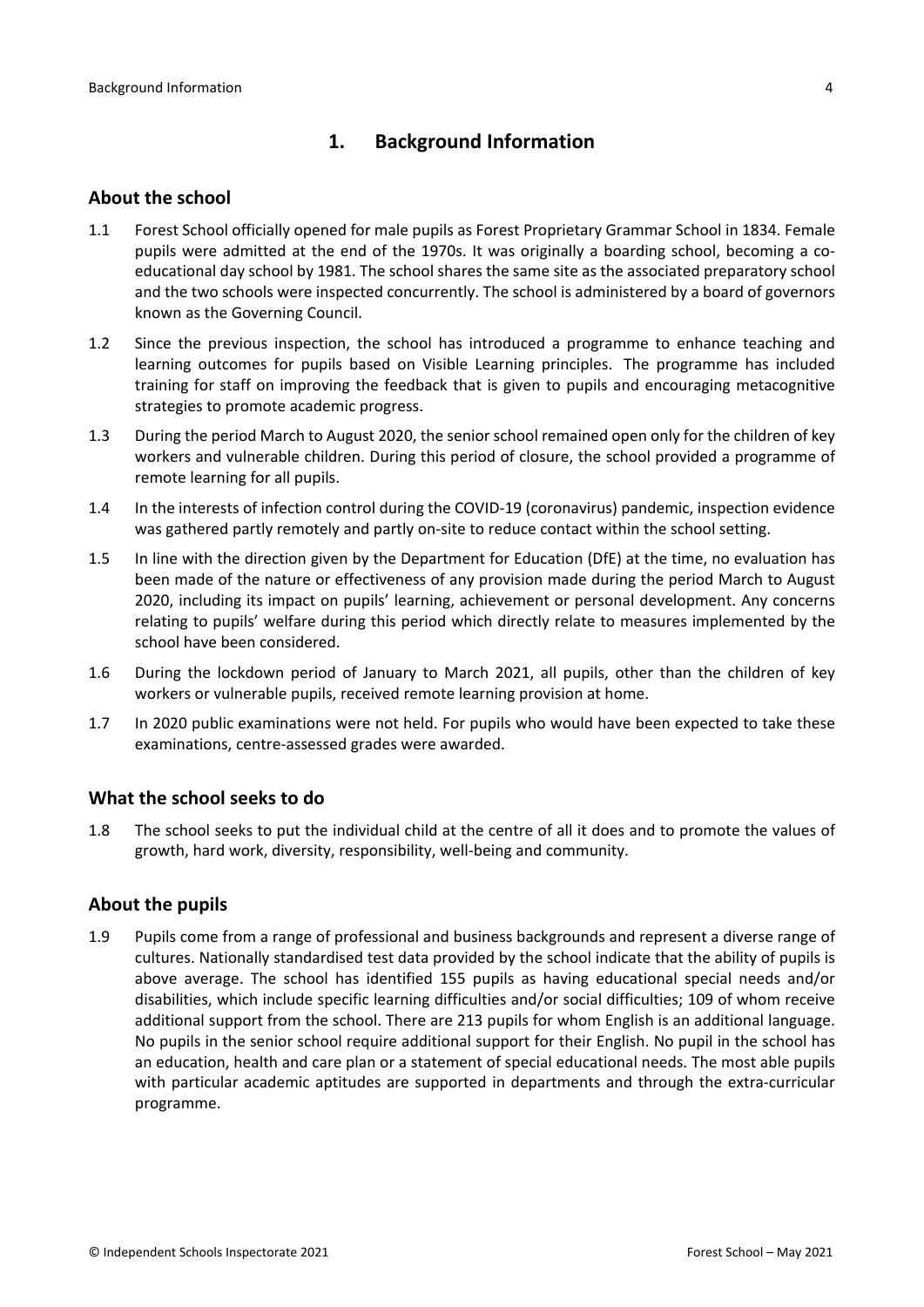## <span id="page-4-0"></span>**2. Regulatory Compliance Inspection**

#### <span id="page-4-1"></span>**Preface**

The Independent Schools Inspectorate (ISI) is approved by the Secretary of State to inspect schools which are, or whose heads are, in membership of the associations which form the Independent Schools Council (ISC) and report on the extent to which they meet the Independent School Standards ('the standards') in the Schedule to the Education (Independent School Standards) Regulations 2014. Additionally, inspectionsreport on the school's accessibility plan under Schedule 10 of the Equality Act 2010 and the ban on corporal punishment under section 548 of the Education Act 1996. Inspections also comment on the progress made to meet any compliance action points set out in the school's most recent statutory inspection.

ISI inspections are also carried out under the arrangements of the ISC Associations for the maintenance and improvement of the quality of their membership.

**This is a COMPLIANCE ONLY inspection and as such reports only on the school's compliance with the standards.** The standards represent minimum requirements and judgements are given either as **met** or as **not met**. All schools are required to meet all the standards applicable to them. Where the minimum requirements are not met, this is clearly indicated and the school is required to take the actions specified.

Inspections do not include matters that are outside of the regulatory framework described above, such as: an exhaustive health and safety audit; compliance with data protection requirements; an in-depth examination of the structural condition of the school, its services or other physical features; contractual arrangements with parents; an investigation of the financial viability of the school or its accounting procedures.

Inspectors may be aware of individual safeguarding concerns, allegations and complaints as part of the inspection process. Such matters will not usually be referred to specifically in published reports in this document but will have been considered by the team in reaching its judgements.

Links to the standards and requirements can be found here: The Education [\(Independent](http://www.legislation.gov.uk/uksi/2014/3283/contents/made) School Standards) [Regulations](http://www.legislation.gov.uk/uksi/2014/3283/contents/made) 2014.

**COVID-19: Inspection judgements do not cover the period March to August 2020 inclusive.**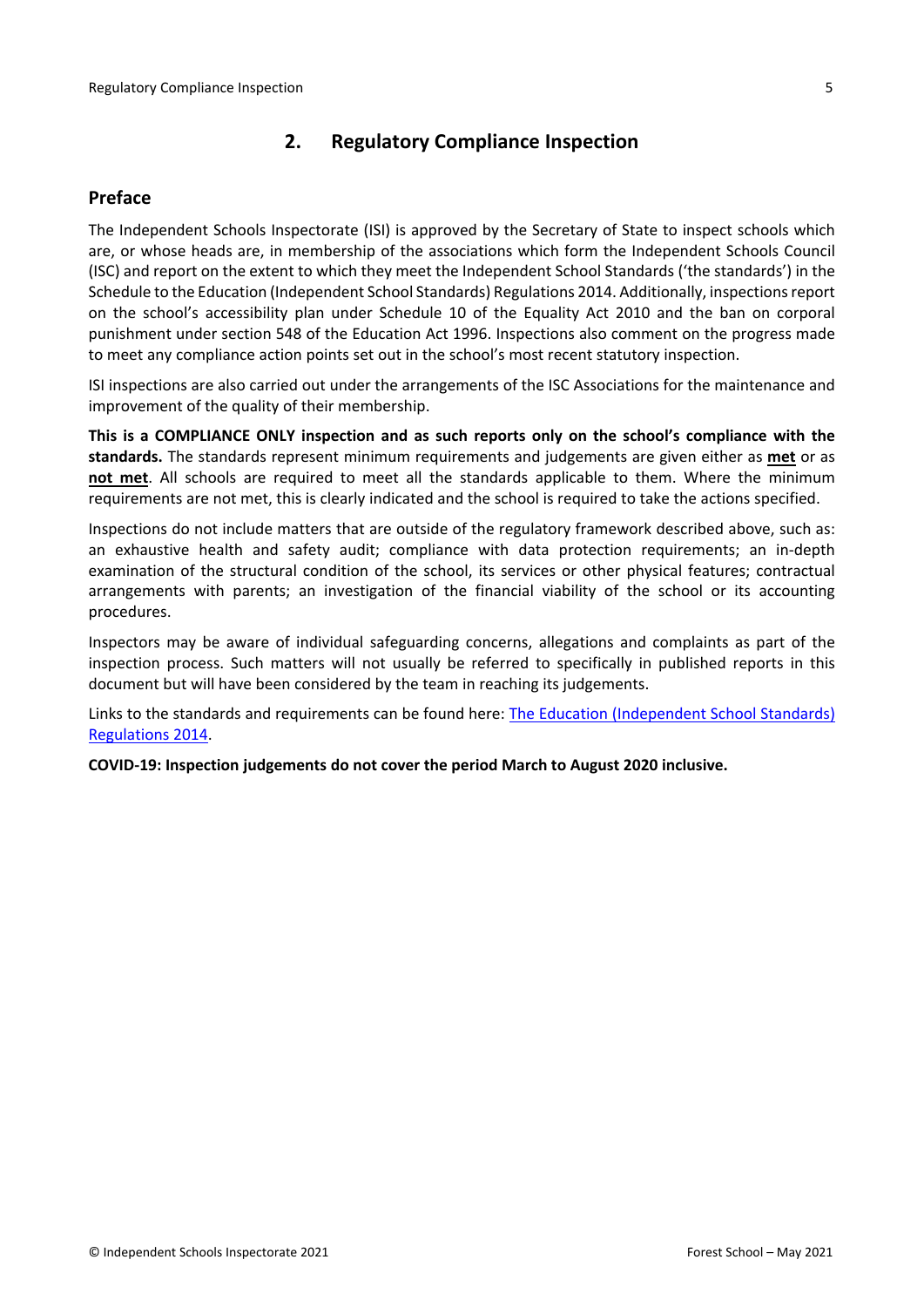## <span id="page-5-0"></span>**Key findings**

**2.1 The school meets the standards in the schedule to the Education (Independent School Standards) Regulations 2014 and associated requirements and no further action is required as a result of this inspection.**

#### <span id="page-5-1"></span>**PART 1 – Quality of education provided**

- 2.2 At GCSE in the years 2018 to 2020, performance has confirmed that teaching enables pupils to make good progress in the context of Part 1 paragraph 3(a).
- 2.3 In the sixth form, A-level results in the years 2018 to 2020 have confirmed that teaching enables pupils to make good progress in the context of Part 1 paragraph 3(a).
- 2.4 The curriculum is documented, supported by appropriate plans and schemes of work for the pupils and covers the required breadth of material. The teaching enables pupils to make good progress, encompasses effective behaviour management and is supported by suitable resources. A suitable framework for the assessment of pupils' performance is in place.
- 2.5 Pupils receive relationships and sex education in the senior school, except in so far as they are lawfully excused. The school has consulted parents and published a written statement of its policy which has regard to the relevant statutory guidance.
- **2.6 The standards relating to the quality of education [paragraphs 1–4] are met.**

### <span id="page-5-2"></span>**PART 2 – Spiritual, moral, social and cultural development of pupils**

- 2.7 Principles and values are actively promoted which facilitate the personal development of pupils as responsible, tolerant, law-abiding citizens.
- **2.8 The standard relating to spiritual, moral, social and cultural development [paragraph 5] is met.**

## <span id="page-5-3"></span>**PART 3 – Welfare, health and safety of pupils**

- 2.9 Arrangements are made to safeguard and promote the welfare of pupils by means that pay due regard to current statutory guidance; good behaviour is promoted; bullying is prevented so far as reasonably practicable; health and safety requirements are met, including those relating to fire safety; provision is made for first aid. Pupils are properly supervised; admission and attendance registers are maintained, as required, and there is a strategic approach to risk assessment. A disability access plan is in place.
- **2.10 The standardsrelating to welfare, health and safety [paragraphs 6–16], the requirement of Schedule 10 of the Equality Act 2010, and the ban on corporal punishment undersection 548 of the Education Act 1996 are met.**

#### <span id="page-5-4"></span>**PART 4 – Suitability of staff, supply staff, and proprietors**

- 2.11 The school makes appropriate checks to ensure the suitability of staff, supply staff and proprietors, and a register is kept as required.
- **2.12 The standards relating to the suitability of those in contact with pupils at the school [paragraphs 17–21] are met.**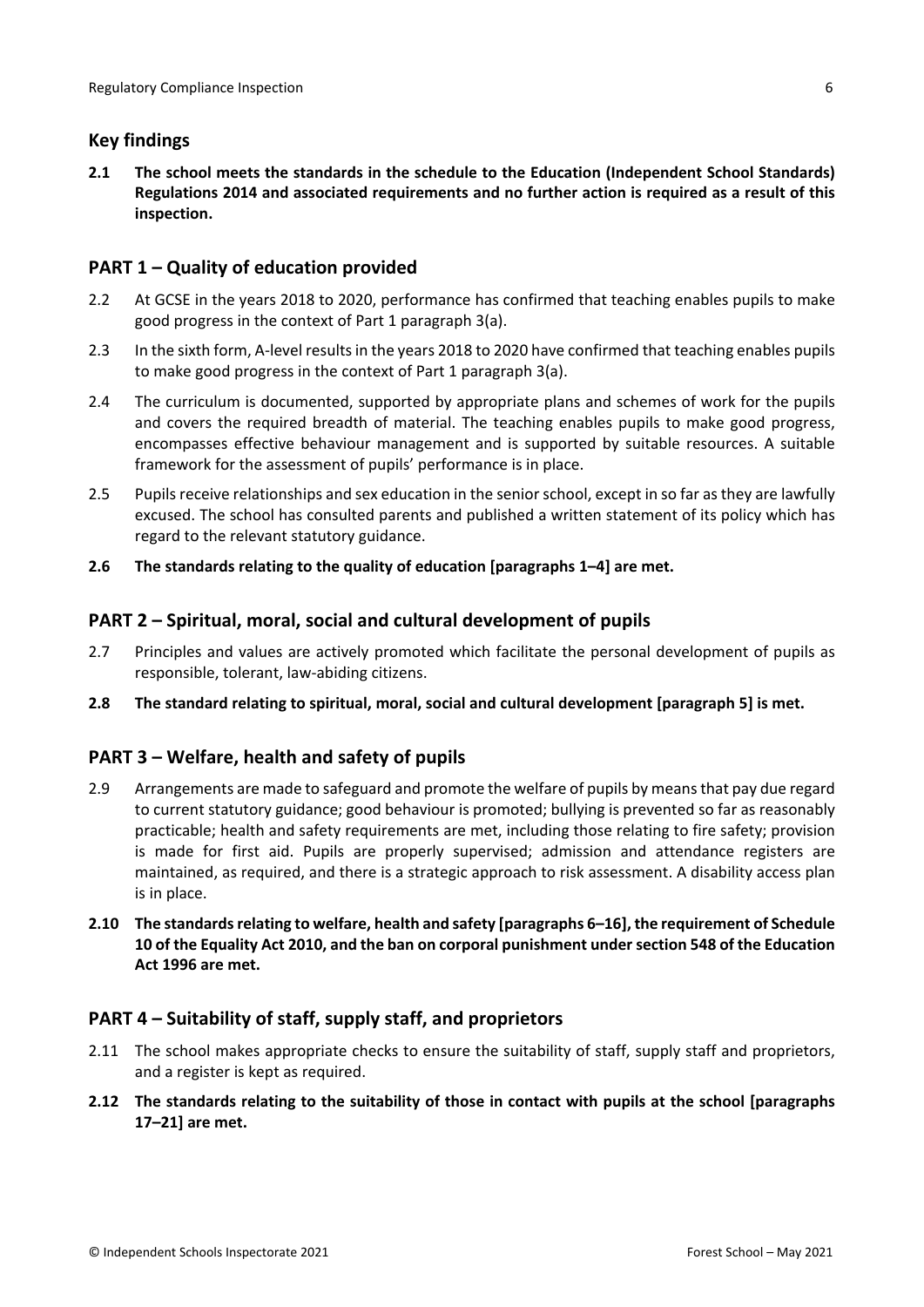#### <span id="page-6-0"></span>**PART 5 – Premises of and accommodation at schools**

2.13 Suitable toilet and changing facilities, and showering facilities where required by the standard, and appropriate accommodation for pupils' medical and therapy needs are provided. The premises are maintained to a standard commensurate with health and safety; acoustics and lighting are appropriate; water provision is adequate. Suitable outdoor space is provided for physical education and outdoor play.

#### **2.14 The standards relating to the premises and accommodation [paragraphs 22–31] are met.**

#### <span id="page-6-1"></span>**PART 6 – Provision of information**

- 2.15 A range of information is published, provided or made available to parents, inspectors and the Department for Education. This includes details about the proprietor, the ethos of the school and the curriculum, and of the school's arrangementsfor admission, behaviour and exclusions, bullying, health and safety, first aid, details of the complaints procedure, and the number of complaints registered under the formal procedure during the preceding school year, and the provision for any with education, health and care plans or English as an additional language. It also includes particulars of the school's academic performance during the preceding school year, inspection reports and (for parents only) a report at least annually of their own child's progress. The safeguarding policy is posted on the school's website.
- **2.16 The standard relating to the provision of information [paragraph 32] is met.**

#### <span id="page-6-2"></span>**PART 7 – Manner in which complaints are handled**

- 2.17 Parental complaints, if any, are handled effectively through a three-stage process, (informal, formal and a hearing before a panel of three, one of whom is independent of the school). Each stage has clear time scales, and at the third stage the panel can make findings and recommendations which are communicated to the complainant. Records are kept appropriately, including of any action taken, whether or not a complaint is successful.
- **2.18 The standard relating to the handling of complaints [paragraph 33] is met.**

#### <span id="page-6-3"></span>**PART 8 – Quality of leadership in and management of schools**

- 2.19 The proprietor ensures that the leadership and management demonstrate good skills and knowledge, and fulfil their responsibilities effectively, so that the other standards are consistently met, and they actively promote the well-being of the pupils.
- **2.20 The standard relating to leadership and management of the school in paragraph 34 is met.**